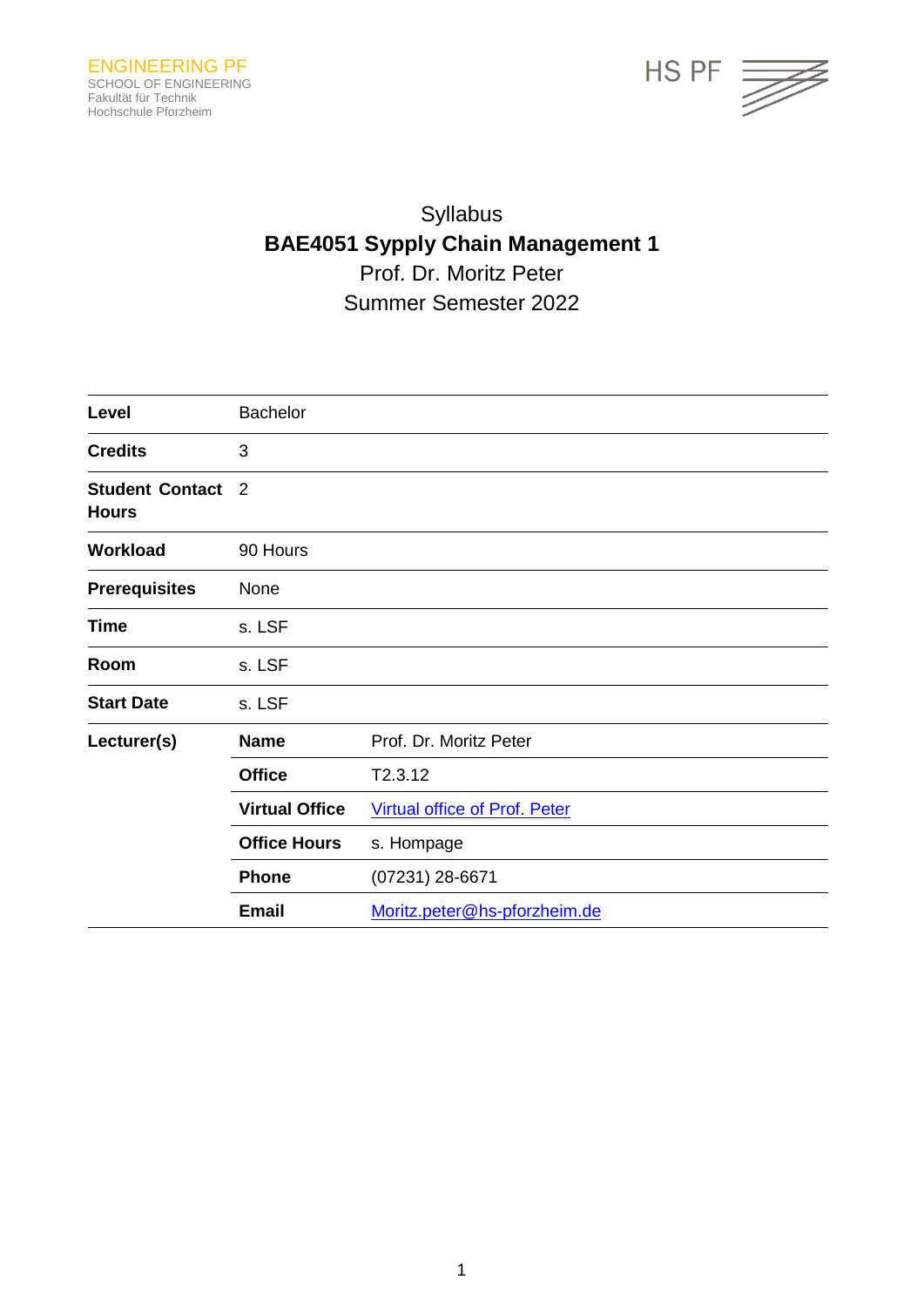## **Summary**

In this course the principles of logistics and special knowledge about strategic, tactical and operational supply chain management will be imparted. It is the aim that the students learn the goals, functions and tasks of supply chain management. The understanding for a holistically optimal configuration of the entire supply chain is essential. The students will learn the theoretical fundamentals, consolidate them in discussions and learn to apply them by means of practical expert knowledge. The course content spans strategic reflections about the supply chain configuration to the optimal stock management and to crash management in the system. Based on the occurring questions in the course it is aimed to encourage a discussion and thereby a critical discussion on the topic.

#### **Outline of the Course**

- Understanding the supply chain
- Supply chain strategy
- Supply chain drivers
- Overall coordination
- Designing the supply chain network
- Logistic elements of supply chain design
- Sourcing/stock: basics, strategy and analysis
- Sourcing/stock: planning and controlling
- Stock reduction in warehouse and production
- Procurement and supply management
- Distribution network design
- Supply chain risk management
- Supply chain trends

## **Course Intended Learning Outcomes and their Contribution to Program Intended Learning Outcomes / Program Goals**

|     | <b>Learning results</b>                                                                                                                                                           | <b>Contribution</b>                                                                                                                                                                                        |
|-----|-----------------------------------------------------------------------------------------------------------------------------------------------------------------------------------|------------------------------------------------------------------------------------------------------------------------------------------------------------------------------------------------------------|
| 1.3 | Students demonstrate key knowledge in Business<br>Administration.                                                                                                                 | Introduction to and communication of concepts and<br>methods for the management of information and material<br>flows across functional and company borders.                                                |
| 3.1 | Students are able to apply analytical and critical<br>thinking skills to complex problems.                                                                                        | The focus is the transformation of limited thinking and<br>dealing confined to one's own company, processes and<br>results to a holistic view/planning/optimisation to achieve<br>overall process optimum. |
| 7.1 | For specific cases students demonstrate their ability<br>to understand and design cross-functional as well as<br>cross-company business processes in a global con-<br>text. (GPM) | The aim is a holistic design and optimisation of corporate<br>network processes in order to increase cross-company<br>overall efficiency and its value.                                                    |

#### **Teaching and Learning Approach**

Teaching is interactive based on the lecture slides with supplementary textbooks. For a good learning outcome, you are required to read the learning material during the semester and to discuss the outcome of their learning and open questions continuously and in exchange with others.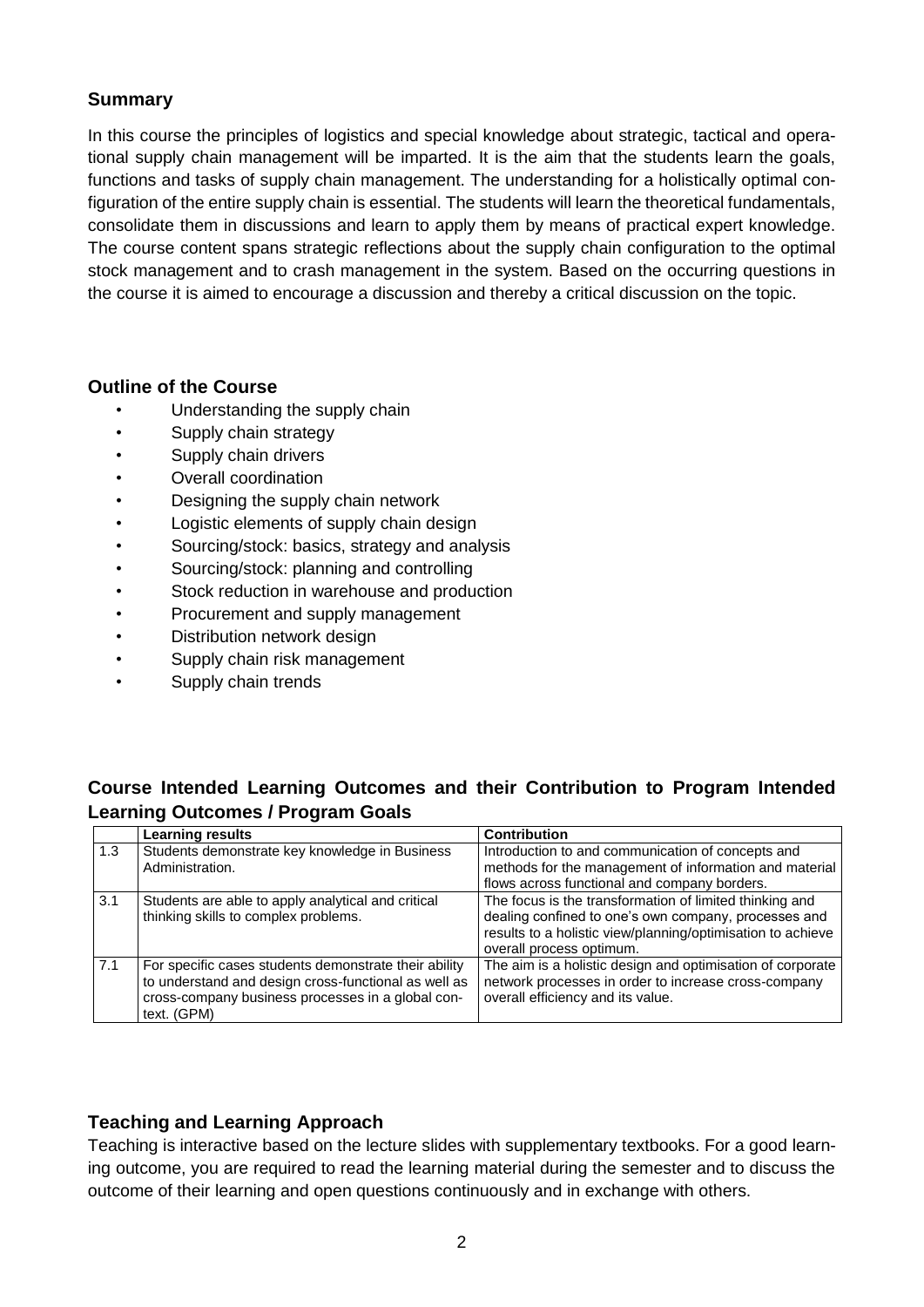## **Literature and Course Materials**

Textbooks (recommended)

- Chopra, S. (2018): Supply Chain Management: Strategy, Planning, and Operation 7th ed., Pearson, London.
- Heizer, J.; Render, B. (2016): Operations Management, Global Edition, 11th ed., Pearson, London.
- Van Weele, A.J. (2014): Purchasing and Supply Chain Management, 6th ed., Cengage Learning, London.
- Handfield, R. B., Monczka, R. M., Giunipero, L. C., & Patterson, J. L. (2016). Sourcing and Supply Chain Management (6th ed.). Florence, KY: Cengage Learning.
- Lecture slides

## **Assessment**

Presentation and documents with individual contribution (PLP, PLR).

**Grading scale**: (see SPO, allg. Teil, Neufassung vom 01.09.06, p. 20):

- $\bullet$  1 = excellent (pass grade) = outstanding work;
- $\bullet$  2 = good (pass grade) = work which is far above average
- $\bullet$  3 = satisfactory (pass grade) = average work;
- $\bullet$  4 = sufficient (pass grade) = work with shortcomings which still meets requirements
- $\bullet$  5 = insufficient (fail grade) = work with severe shortcomings, does not meet requirements

#### **Schedule**

The time available will roughly be spend on:

- 40 % Supply chain lecture
- 40 % Supply chain cases
- 20 % Presentation and discussion of results

## **Academic Integrity and Student Responsibility**

N/A

## **Code of Conduct for Students**

- Read the syllabus
- Practice fair play to your fellow students
- Print and read the abstracts/notes before the lecture/exercise and take a look at it
- Please make sure to be on time and avoid to leave the lectures/exercises early
- Contribute to a pleasant atmosphere (i.e. silence)
- Solve your exercises independently
- Raise questions if you don't understand something

[Link to the Code of Conduct for online Teaching](https://e-campus.hs-pforzheim.de/business_pf/digital_learning_tools_links)